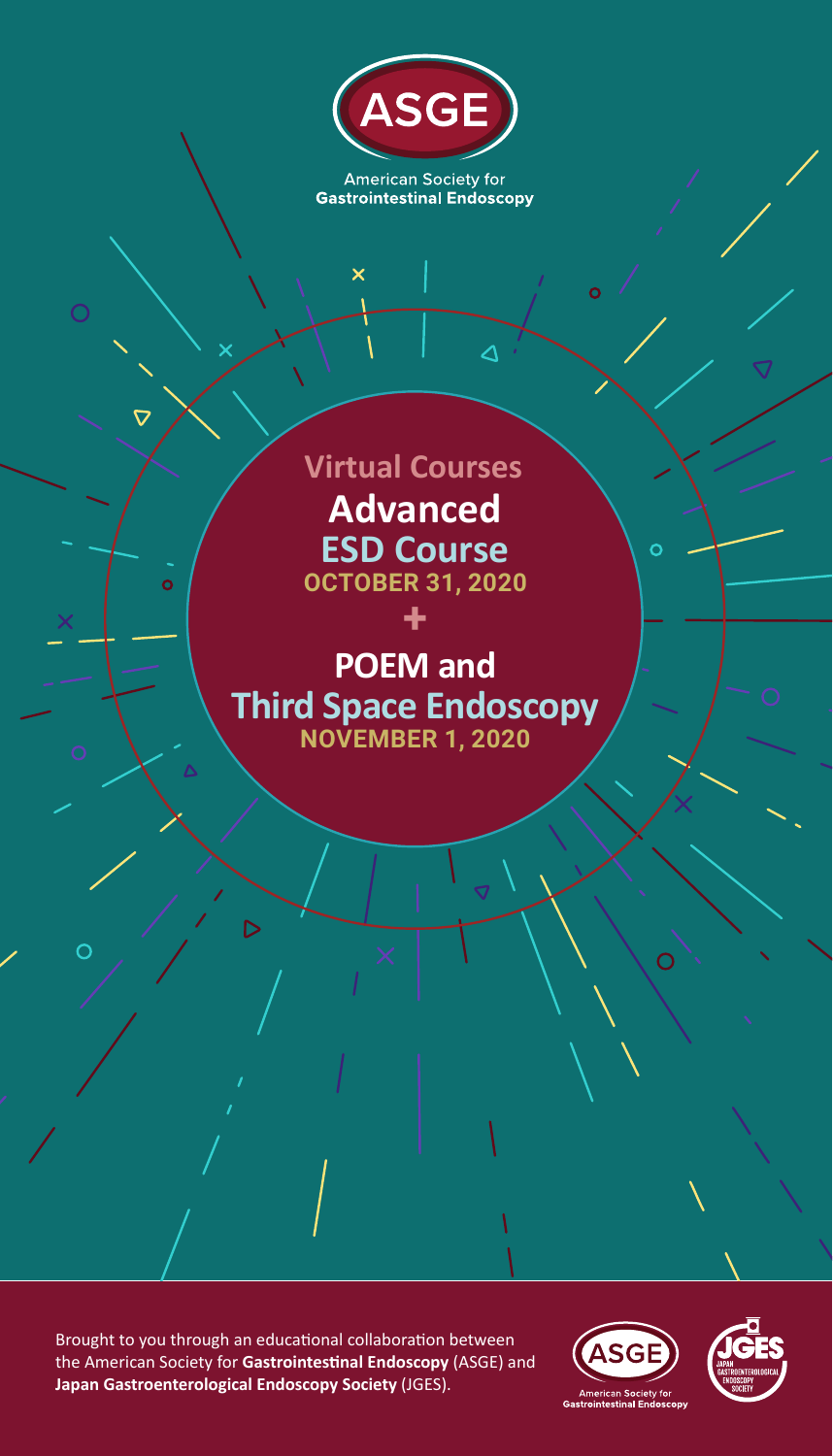## **COURSE DIRECTORS**



**Norio Fukami, MD, MASGE** Mayo Clinic Scottsdale, Arizona



**Haruhiro Inoue, MD, PhD, FASGE** Showa University Koto Toyosu Hospital Tokyo, Japan



**Naohisa Yahagi, MD, PhD** Keio University School of Medicine Tokyo, Japan

## **FACULTY**

#### **Japan Faculty**

**Yutaka Saito, MD, PhD, FASGE** National Cancer Center Hospital Tokyo, Japan

**Takashi Toyonaga, MD** The Jikei University School of Medicine Tokyo, Japan

**Hironori Yamamoto, MD, FASGE** Jichi Medical University Tochigi, Japan

**Makoto Nishimura, MD** Tokyo Metropolitan Geriatric Hospital and Institute of **Gerontology** Tokyo, Japan (Memorial Sloan Kettering Cancer Center, NY, USA)

**Yuto Shimamura, MD** Showa University Koto Toyosu Hospital Tokyo, Japan

**Hironari Shiwaku, MD, PhD, FASGE** Fukuoka University Nanakuma, Japan

**Mayo Tanabe, MD** Showa University Koto Toyosu Hospital Tokyo, Japan

#### **US Faculty**

**Aziz Aadam, MD** Northwestern Memorial Faculty Foundation Chicago, IL

**Hiroyuki Aihara, MD, PhD** Brigham and Women's Hospital Harvard Medical School Boston, MA

**Amit Bhatt, MD** Cleveland Clinic Cleveland, OH

**Qiang Cai, MD, PhD, FASGE** Emory University School of Medicine Atlanta, GA

**Michel Kahaleh, MD, FASGE** Rutgers Robert Wood Johnson Medical Center Brunswick, NJ

**Sergey V. Kantsevoy, MD, PhD** Mercy Medical Center Institute for Digestive Health and Liver Disease Baltimore, MD

**Amrita Sethi, MD, MASGE** Columbia University Medical Center New York Presbyterian New York, NY

**Stavros N. Stavropoulos, MD, FASGE** Winthrop University Hospital Mineola, NY

**Lee L. Swanstrom, MD, FASGE** IHU-Strasbourg Portland, OR

**Marcelo F. Vela, MD** Mayo Clinic Scottsdale, AZ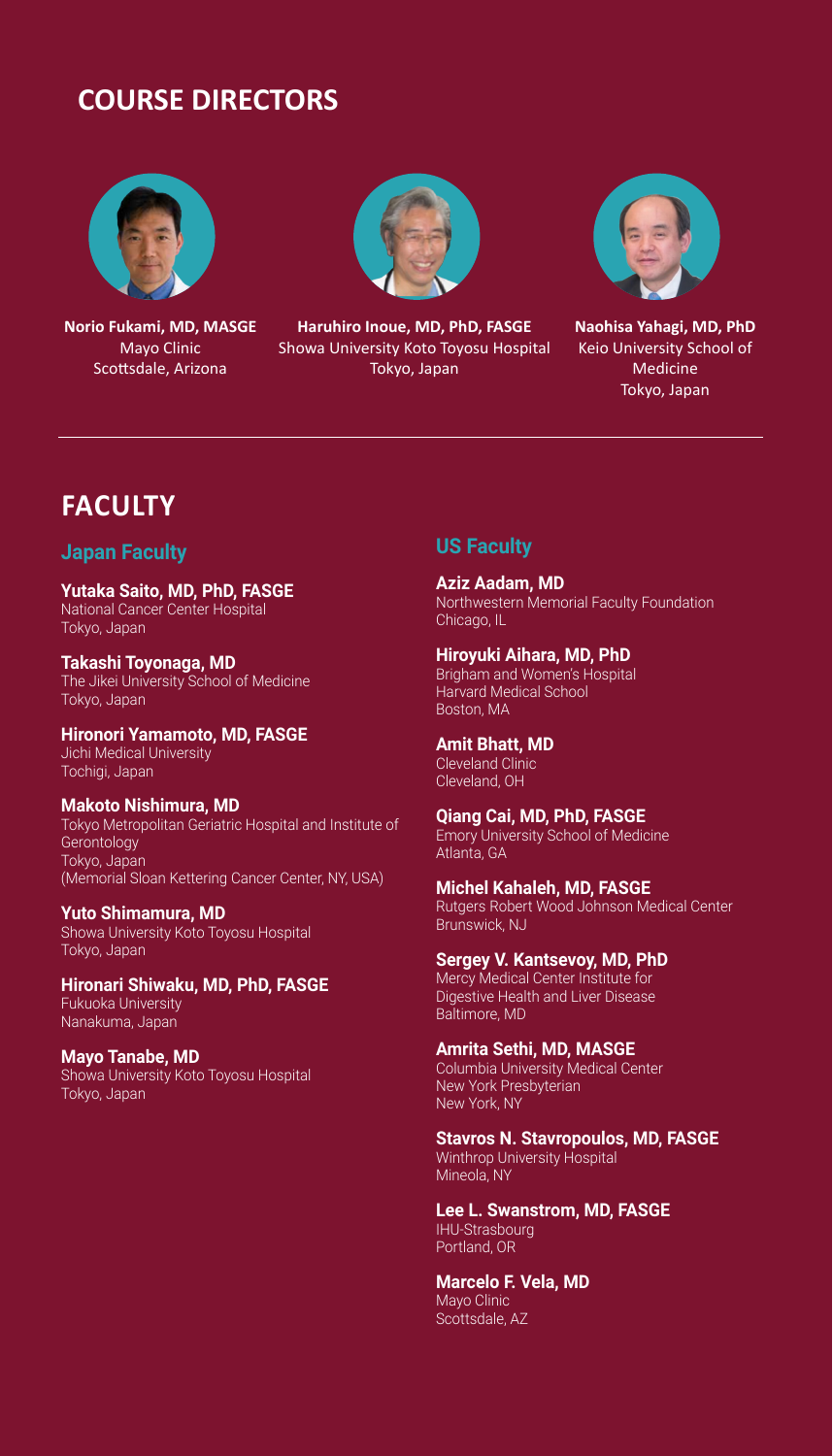

# **Advanced ESD Course OCT. 31, 2020**

**The American Society for Gastrointestinal Endoscopy** (ASGE) and the **Japan Gastroenterological Endoscopy Society** (JGES) invite you to participate in this virtual course focusing on advanced endoscopic submucosal dissection (ESD) techniques taught by highly skilled experts, representing the largest team of outstanding masters in ESD ever assembled in this country. Learn from the masters, sit back and relax from the comfort of your home. Participants will be able to participate in live Q&A chats with the masters.

 $\triangleleft$ 

This audience-participating style will give audience "live demonstration" feel and create environment to think of the critical steps and planning and modifying techniques according to the location, size, and situation of the lesions.

This virtual course will offer advanced endoscopists who are performing ESD to engage in discussion with critique in ESD planning, tools, techniques and exchange ideas on how to improve advanced skills. In addition to hearing experts discuss ESD procedures, participants can take part in thinking the process of ESD critique displayed techniques and ask questions.

## **WHAT YOU WILL LEARN**

Upon completion of this educational activity, participants will be able to:

- Increase awareness of the skills, knowledge, and difficulties inherent in the practice of ESD
- Evaluate the indications, risks and benefits of ESD in the esophagus, stomach, duodenum and colon.
- Determine the appropriate lesions that can be approached with ESD and the limitations of the technique.
- Evaluate and treat immediate adverse events during ESD.

## **WHO SHOULD PARTICIPATE**

This course is designed for advanced GI endoscopists, surgeons, and others in the GI field who are interested in learning the most advanced technique in endoscopic submucosal dissection. Advanced fellows are welcomed and encouraged to improve your skills.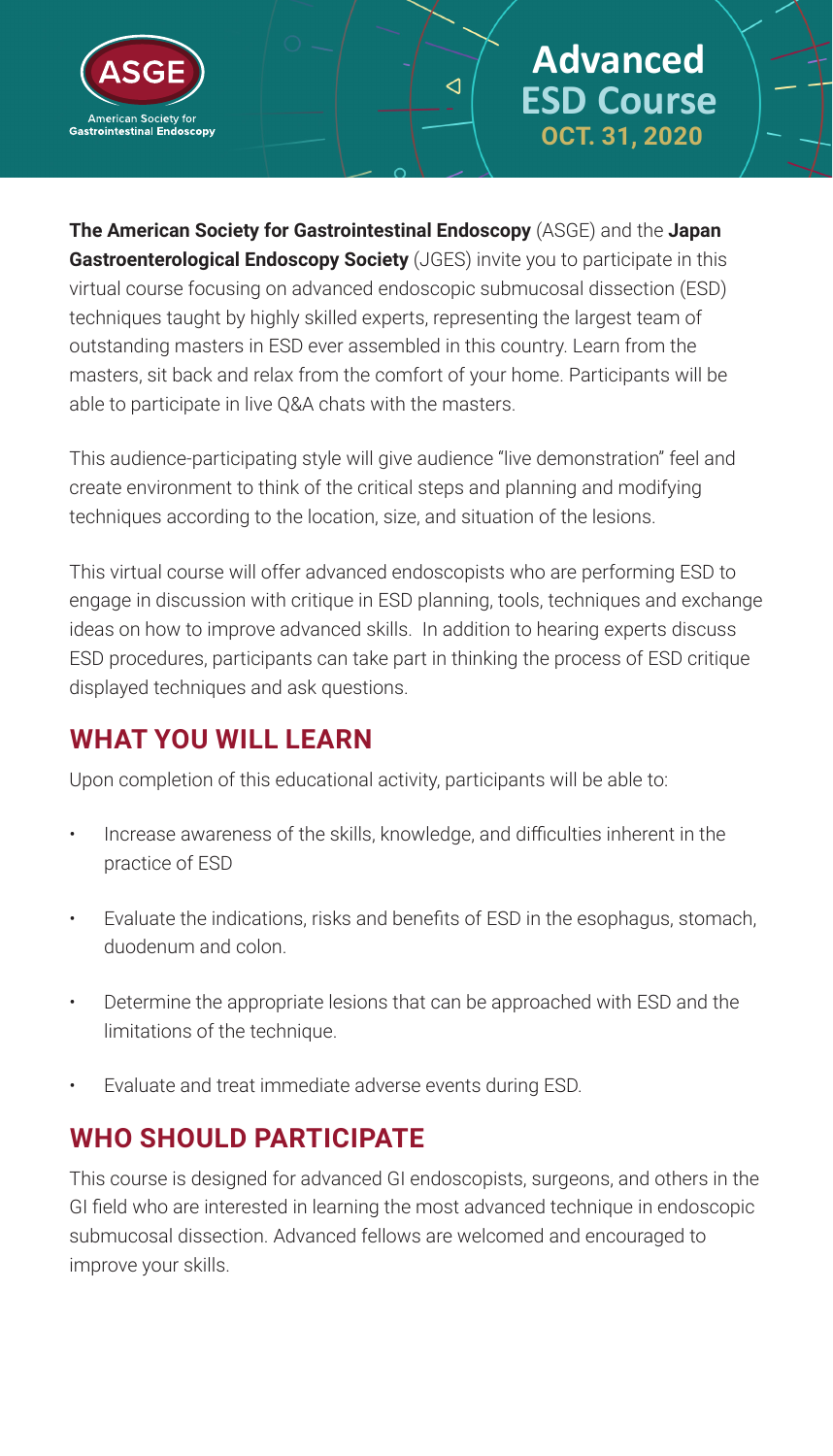

## **Advanced ESD Course OCT. 31, 2020**

## **SATURDAY, OCTOBER 31, 2020**

7:00 am- 12:00 pm, resume 6:00- 8:00 pm \*All times are Central Time (CT)

#### **PART I – AM SESSIONS**

*JGES Moderators: Haruhiro Inoue, MD, FASGE, PhD, Takashi Toyonaga, MD, Yutaka Saito, MD, PhD, FASGE, and Norio Fukami, MD, MASGE*

 $\triangleleft$ 

| 7:00 - 7:10 am   | <b>Introduction and Welcome</b><br>Norio Fukami, MD, MASGE and<br>Naohisa Yahagi, MD, PhD                  |  |  |
|------------------|------------------------------------------------------------------------------------------------------------|--|--|
| $7:10 - 7:50$ am | <b>Esophagus (including management of</b><br>stricture after ESD)<br>Haruhiro Inoue, MD, PhD, FASGE        |  |  |
| 7:50 -8:00 am    | <b>Questions and Answers</b>                                                                               |  |  |
| $8:00 - 8:40$ am | <b>Stomach (Including management of bleeding</b><br>during and after ESD)<br>Takashi Toyonaga, MD          |  |  |
| 8:40 - 8:50 am   | <b>Questions and Answers</b>                                                                               |  |  |
| $8:50 - 9:30$ am | <b>Colon (including management of perforation</b><br>during and after ESD)<br>Yutaka Saito, MD, PhD, FASGE |  |  |
| 9:30 - 9:40 am   | <b>Questions and Answers</b>                                                                               |  |  |
| 9:40 - 10:10 am  | <b>Break and Virtual Exhibit Hall</b>                                                                      |  |  |

*ASGE Moderators: Norio Fukami, MD, MASGE, Sergey V. Kantsevoy, MD, PhD, Amrita Sethi, MD, MASGE, Amit Bhatt, MD Hiroyuki Aihara, MD, PhD, FASGE, Makoto Makoto Nishimura, MD*

**10:10 - 10:50 am Esophagus – Barrett's** *Amit Bhatt, MD and Norio Fukami, MD, MASGE*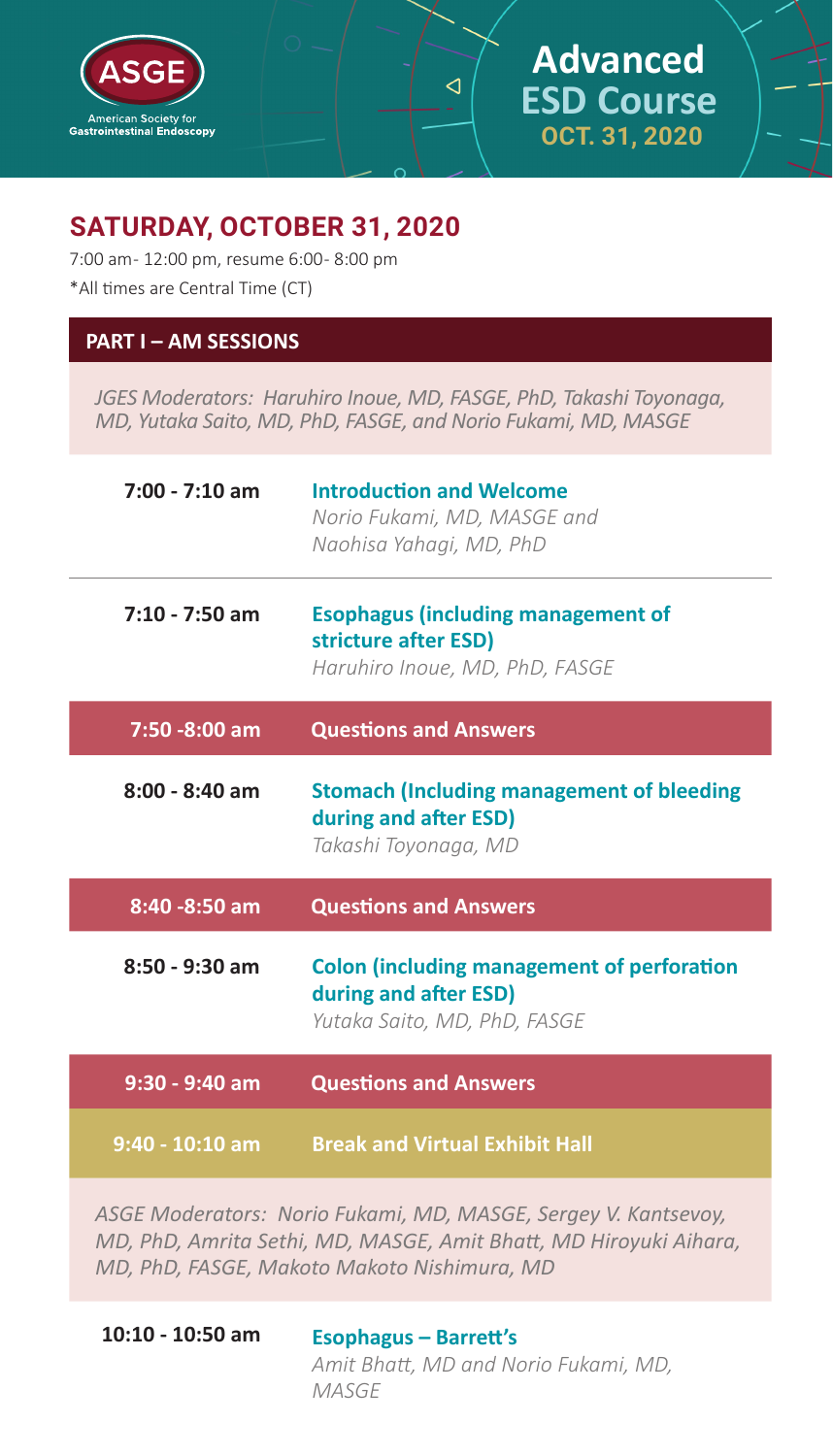

# **Advanced ESD Course OCT. 31, 2020**

 $\triangleleft$ 

| 10:50 - 11:00 am             | <b>Questions and Answers</b>                                                                                                                                                                                                                          |  |  |
|------------------------------|-------------------------------------------------------------------------------------------------------------------------------------------------------------------------------------------------------------------------------------------------------|--|--|
| 11:00 - 11:40 am             | Colon<br>Hiroyuki Aihara, MD, PhD, FASGE                                                                                                                                                                                                              |  |  |
| 11:40 - 11:50 am             | <b>Questions and Answers</b>                                                                                                                                                                                                                          |  |  |
| 11:50 am - 12:30 pm          | <b>Colon - Device assisted ESD</b><br>Sergey V. Kantsevoy, MD, PhD                                                                                                                                                                                    |  |  |
| 12:30 - 12:40 pm             | <b>Questions and Answers</b>                                                                                                                                                                                                                          |  |  |
| $1:00 - 3:00$ pm             | <b>Virtual Exhibit Hall</b><br>(Live Chats with Exhibitors)                                                                                                                                                                                           |  |  |
| <b>PART II - PM SESSIONS</b> |                                                                                                                                                                                                                                                       |  |  |
| 6:00 pm - 6:40 pm            | <b>Traction Methods</b><br>All US Participating moderators/presenters,<br>JGES, Naohisa Yahagi, MD, PhD and<br>Hironori Yamamoto, MD, FASGE<br>a. Clip string, clip-snare, spring clip<br>Naohisa Yahagi, MD, PhD and Hironori<br>Yamamoto, MD, FASGE |  |  |
|                              | b. Rubber-clip, Device assisted<br>US faculty                                                                                                                                                                                                         |  |  |
| 6:40 pm - 7:20 pm            | <b>New Approach</b><br>Does pocket creation method work for all?<br>Hironori Yamamoto, MD, FASGE<br>Is water pressure method effective for                                                                                                            |  |  |
|                              | colon?<br>Naohisa Yahagi, MD, PhD                                                                                                                                                                                                                     |  |  |
| 7:20 - 8:00 pm               | <b>Questions and Answers</b><br>All available US and JGES faculty                                                                                                                                                                                     |  |  |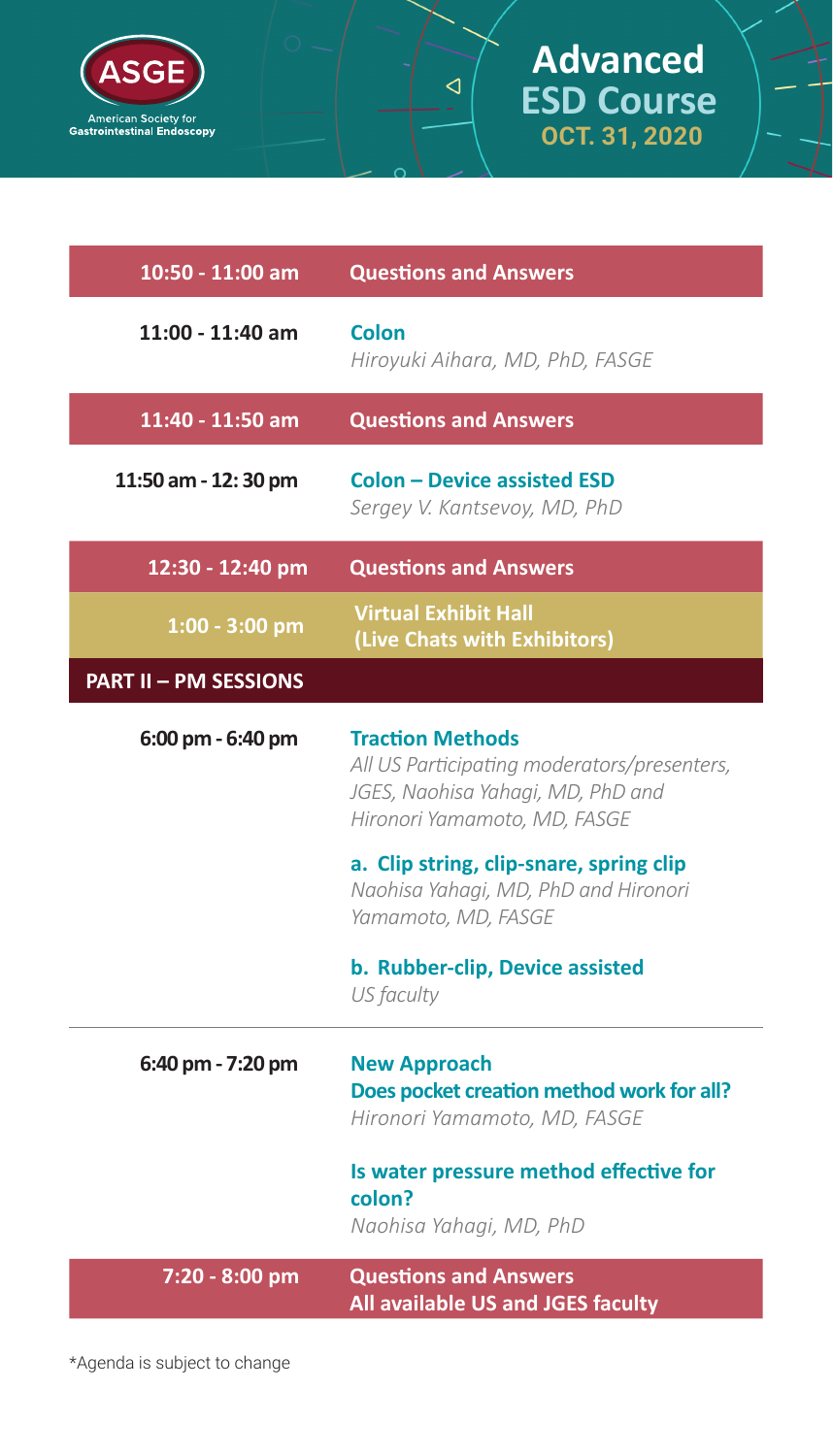

## **POEM and Third Space Endoscopy NOV. 1, 2020**

Take advantage of this unique opportunity to learn from masters of Per-oral Endoscopic Myotomy (POEM) and Third Space Endoscopy.

 $\triangleleft$ 

**The American Society for Gastrointestinal Endoscopy** (ASGE) and the Japan Gastroenterological Endoscopy Society (JGES) invite you to participate in this oneof-a-kind inaugural immersion course in POEM, taught by highly experienced worldrenowned experts. This course is planned to prepare participants for the clinical application of interventional endoscopy using submucosal space and will educate not only technical aspect of submucosal endoscopy, but also clinical diagnosis of Achalasia, indications, potential issues and outcome measurements. Learners will learn steps and techniques to prepare clinical application of the new technique.

The capabilities of interventional gastrointestinal endoscopy have significantly increased over the past several decades. Improvements in devices and techniques have eased the transfer of novel concepts from bench to bedside. The concept of submucosal endoscopy with mucosal flap safety valve has enabled endoscopists to safely and securely use submucosal space, or now called the third space. Peroral endoscopic myotomy was the initial procedure performed utilizing submucosal space in patients with achalasia. Subsequently, this technique has been used successfully for removal of subepithelial tumors from the esophagus and the stomach. All third-space endoscopy procedures use a similar technique—a submucosal tunnel is created, and then a myotomy is performed or a subepithelial tumor is dissected away from the initial site out of the mucosal incision. The other potential indications for third-space endoscopy include refractory gastroparesis, Zenker diverticulum, and restoration of completely obstructed esophageal lumen. Although the emerging data look promising for peroral endoscopic myotomy and pyloromyotomy, randomized studies with long-term follow-up are lacking. Submucosal endoscopy is largely safe, and the occurrence of major adverse events is uncommon. Therefore, the majority of third-space endoscopy procedures can be performed in an endoscopy suite. The most frequently encountered adverse events during submucosal endoscopy include those related to insufflation, bleeding, and mucosal perforations.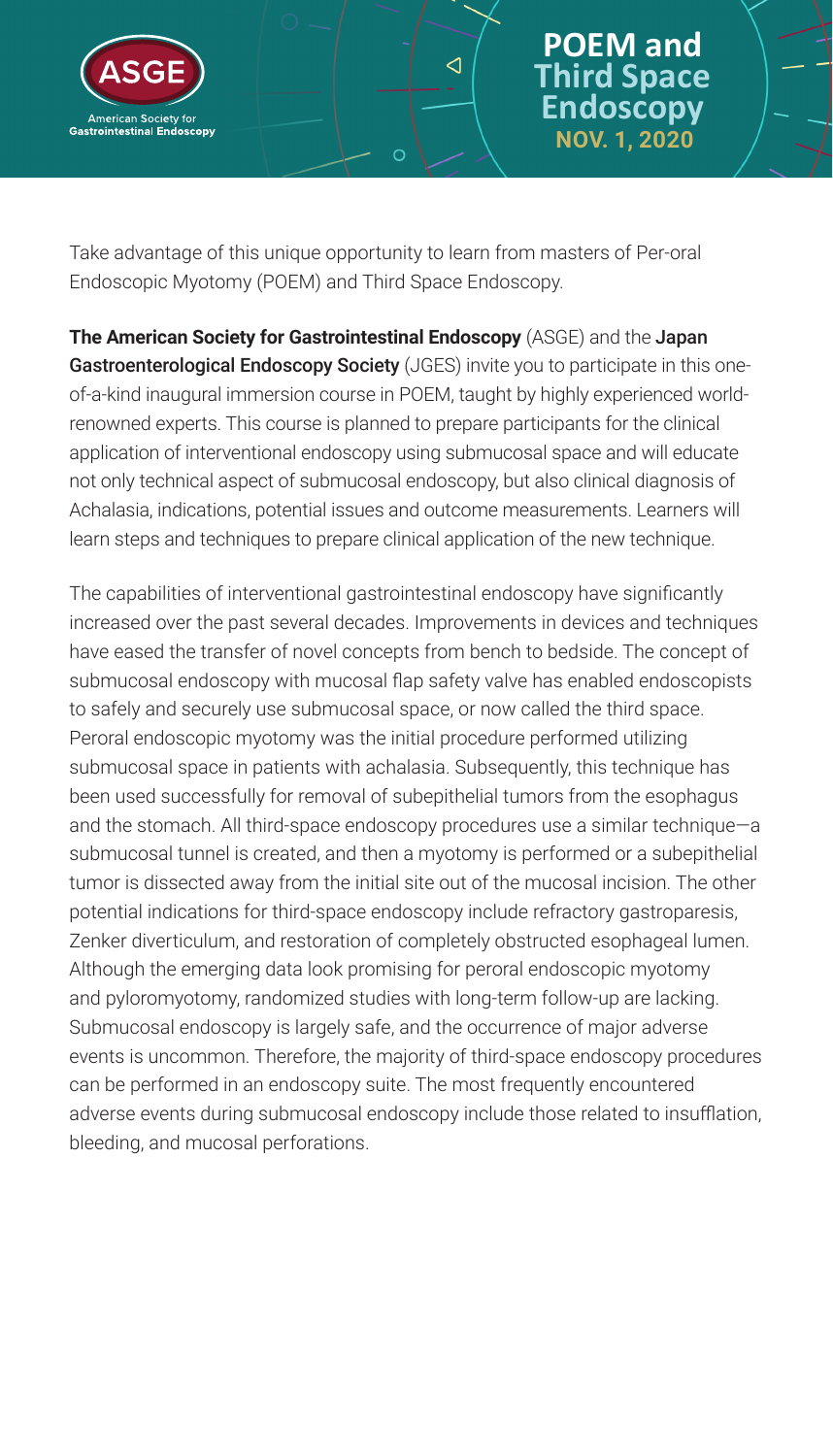

## **POEM and Third Space Endoscopy NOV. 1, 2020**

## **WHAT YOU WILL LEARN**

Upon completion of this educational activity, participants will be able to:

O

Identify the benefits of POEM for Achalasia and other esophagogastric motility disorder

 $\triangleleft$ 

- Differentiate types of esophageal motility disorder
- Demonstrates basic techniques for submucosal tunneling and intervention
- Demonstrates proper techniques of myotomy

## **WHO SHOULD PARTICIPATE**

Designed for advanced GI endoscopists, surgeons, and others in the GI field who are interested in learning the most advanced technique in POEM/submucosal endoscopy.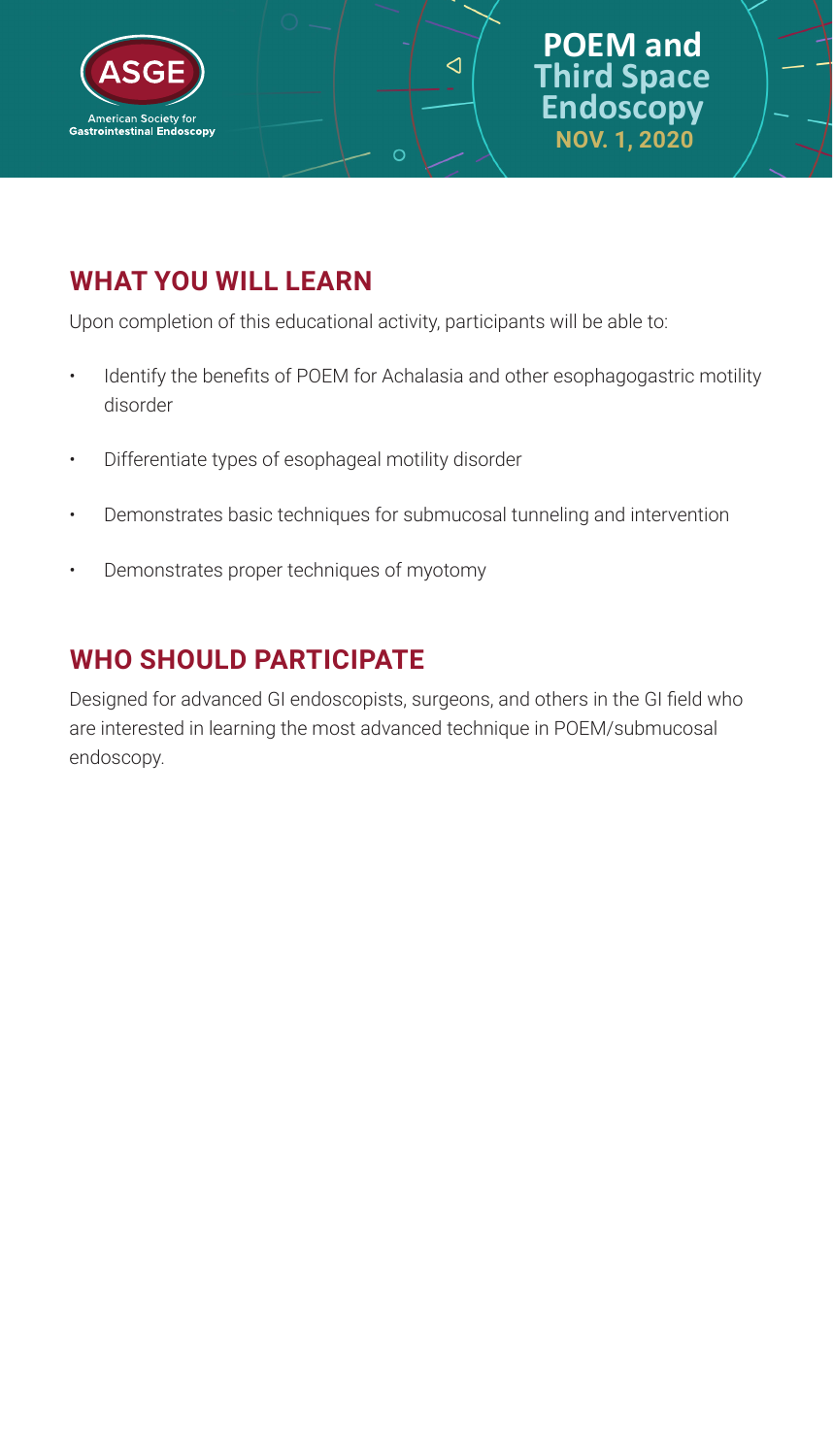

 $\triangleleft$ 

 $\circ$ 

## **SUNDAY, NOVEMBER 1, 2020**

7:00 - 11:25 am, resume 6:00 - 8:00 pm \*All times are Central Time (CT)

| $7:00 - 7:10$ am  | <b>Introduction and Welcome</b><br>Norio Fukami, MD, MASGE and                                                                                                    |  |  |
|-------------------|-------------------------------------------------------------------------------------------------------------------------------------------------------------------|--|--|
|                   | Haruhiro Inoue, MD, PhD, FASGE                                                                                                                                    |  |  |
| $7:10 - 7:40$ am  | <b>POEM Opened the Door of Third Space</b><br><b>Endoscopy</b>                                                                                                    |  |  |
|                   | Haruhiro Inoue, MD, PhD, FASGE                                                                                                                                    |  |  |
| 7:40 - 8:00 am    | <b>ABC for POEM Procedure</b><br>Hironari Shiwaku, MD, PhD, FASGE                                                                                                 |  |  |
| $8:00 - 8:20$ am  | Time to Prepare for POEM Procedure: How to<br><b>Set Up Patient and Endoscopes</b><br>Yuto Shimamura, MD                                                          |  |  |
| 8:20 - 8:50 am    | <b>Tools: What Should We Use and How? Caps,</b><br><b>Knives and Energy Setting</b>                                                                               |  |  |
|                   | TT-j, Super-Soft Hood<br>Mayo Tanabe, MD (15 min.)                                                                                                                |  |  |
|                   | <b>Hybrid Knife</b><br>Norio Fukami, MD, MASGE (15 min.)                                                                                                          |  |  |
| 8:50 - 9:00 am    | <b>Questions and Answers</b>                                                                                                                                      |  |  |
| $9:00 - 9:30$ am  | <b>Break and Virtual Exhibit Hall</b>                                                                                                                             |  |  |
| $9:30 - 9:50$ am  | <b>Motility Study for Diagnosis and Classification</b><br>of Achalasia: Who is Best for POEM from<br><b>Esophagologist's Point of View</b><br>Marcelo F. Vela, MD |  |  |
| $9:50 - 10:10$ am | <b>Learning from the Past: How Should We Treat</b><br><b>Adverse Events?</b><br>Stavros N. Stavropoulos, MD, FASGE                                                |  |  |
| 10:10 - 10:15 am  |                                                                                                                                                                   |  |  |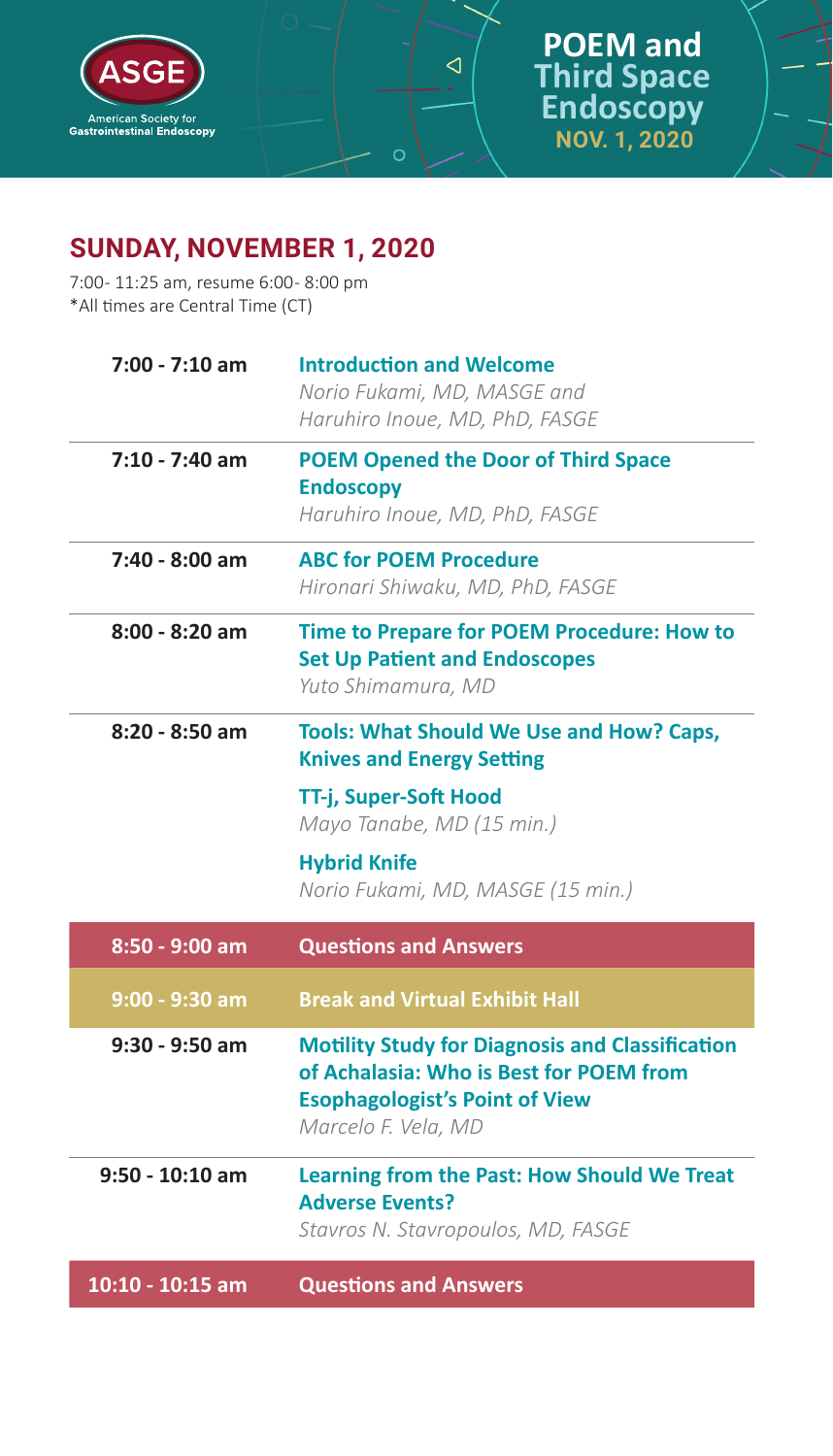

| 10:15 - 10:35 am   | When is the Right Time for G-POEM?<br>Lee L. Swanstrom, MD, FASGE                                                                                     |  |  |
|--------------------|-------------------------------------------------------------------------------------------------------------------------------------------------------|--|--|
| $10:35 - 10:50$ am | <b>ABC of G-POEM</b><br>Qiang Cai, MD, PhD, FASGE                                                                                                     |  |  |
| 10:50 - 10:55 am   | <b>Questions and Answers</b>                                                                                                                          |  |  |
| $10:55 - 11:15$ am | <b>Outcomes and Adverse events of G-POEM</b><br>Aziz Aadam, MD, FASGE                                                                                 |  |  |
| 11:15 - 11:20 am   | <b>Questions and Answers</b>                                                                                                                          |  |  |
| 11:20 - 11:40 am   | <b>Treatment of Zenker's Diverticulum</b><br>Michel Kahaleh, MD, FASGE                                                                                |  |  |
| 11:40 - 11:45 am   | <b>Questions and Answers</b>                                                                                                                          |  |  |
| 11:45 am - 1:45 pm | <b>Virtual Exhibit Hall (Live Chats with Exhibitors)</b>                                                                                              |  |  |
| <b>STER/POET</b>   |                                                                                                                                                       |  |  |
| $6:00 - 6:45$ pm   | How can we remove nodule from GI wall?<br>Indication and techniques; ESD, ESSD,<br><b>POET(STER), and CLEAN-NET</b><br>Haruhiro Inoue, MD, PhD, FASGE |  |  |
| 6:45 - 7:00 pm     | <b>Questions and Answers for STER/POET</b>                                                                                                            |  |  |
| 7:00 - 8:00 pm     | <b>Panel Discussions, Overall Questions and</b><br><b>Answers</b><br>All available US and JGES faculty                                                |  |  |
| 8:00 pm            | <b>Course Adjourns</b>                                                                                                                                |  |  |

 $\overline{\mathcal{A}}$ 

 $\circ$ 

\*Agenda is subject to change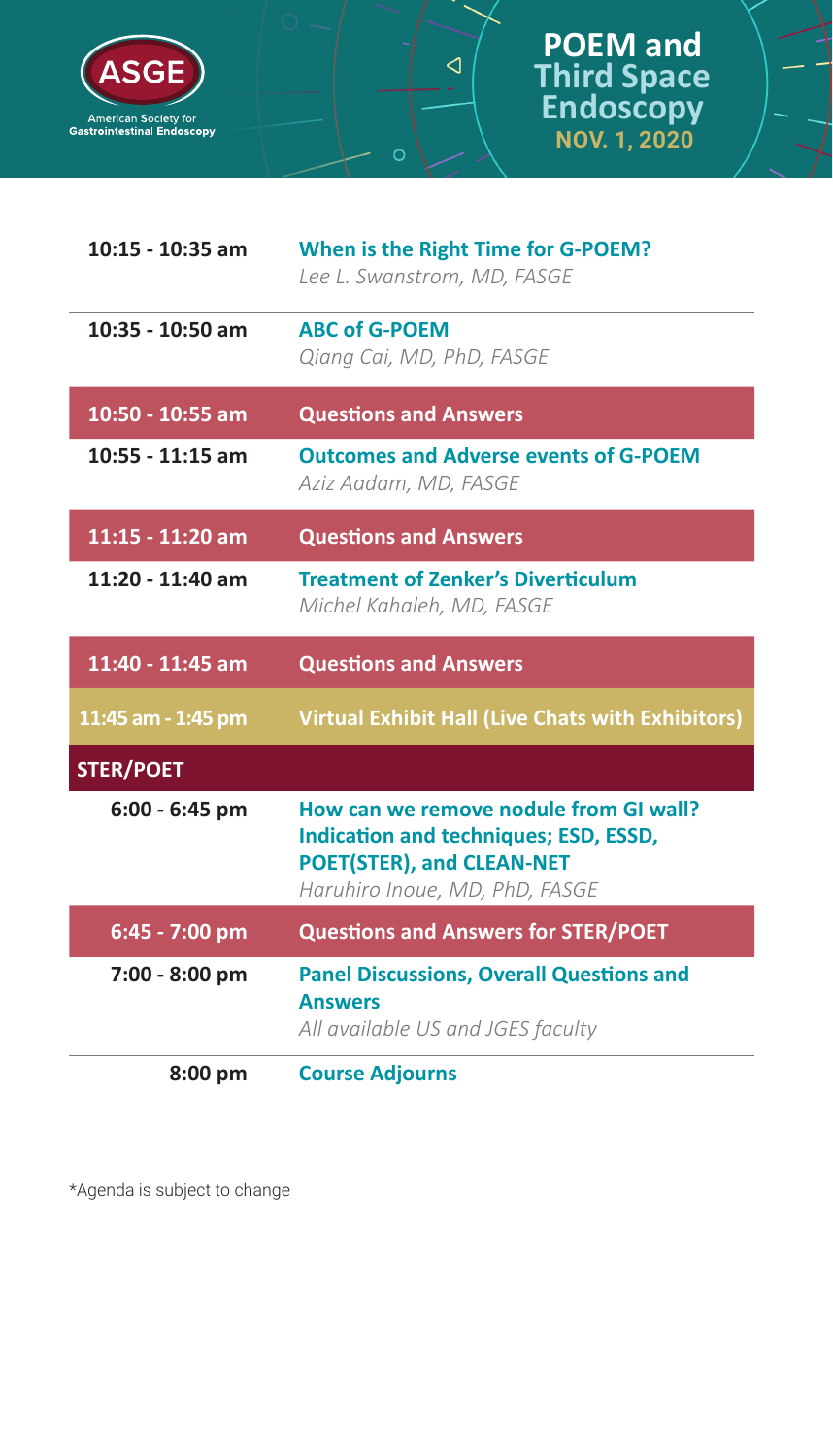## **REGISTRATION**

**Advanced ESD Course** - Saturday, October 31, 2020 **POEM and Third Space Endoscopy** – Sunday, November 1, 2020

|                                   | <b>ESD ONLY</b><br>OCT 31, 2020 | <b>POEM ONLY</b><br><b>NOV 1, 2020</b> | BEST<br>VALUE<br><b>BOTH</b><br><b>ESD and POEM</b><br><b>OCT 31 / NOV1, 2020</b> |
|-----------------------------------|---------------------------------|----------------------------------------|-----------------------------------------------------------------------------------|
| Physician,<br>Member Rate         | \$395                           | \$395                                  | \$590                                                                             |
| Physician,<br>Non-Member Rate     | \$525                           | \$525                                  | \$950                                                                             |
| Trainee/Nurse<br>Member Rate      | \$195                           | \$195                                  | \$290                                                                             |
| Trainee/Nurse,<br>Non-Member Rate | \$295                           | \$295                                  | \$490                                                                             |

Live streaming participants will receive ongoing access to recordings of courses for which they registered via GILeap, ASGE's online learning platform, approximately four weeks after the live event.

### **Two Easy Ways To Register - or to obtain a registration form**

**ONLINE** ASGE.org

**PHONE** (630) 573-0600 Monday-Friday, 8:30 AM to 5:00 PM CT

**Not A Member?** Enjoy the member rate when you submit a membership application with your registration. Visit ASGE.org/Join for more information. **Can't attend?** Purchase access to the recording in GI Leap at Learn.ASGE.org now. Recordings are available approximately four weeks after the course.

## **CANCELLATION POLICY**

Request for refunds must be requested in writing two weeks prior to the event. Refunds are subject to an administrative fee of \$100. Attendee substitutions are permitted with ASGE authorization. ASGE has the right to cancel a program at any time at its discretion.

For more information about this or upcoming ASGE educational courses, please visit *ASGE.org*, email education@asge.org or call 630-573-0600.